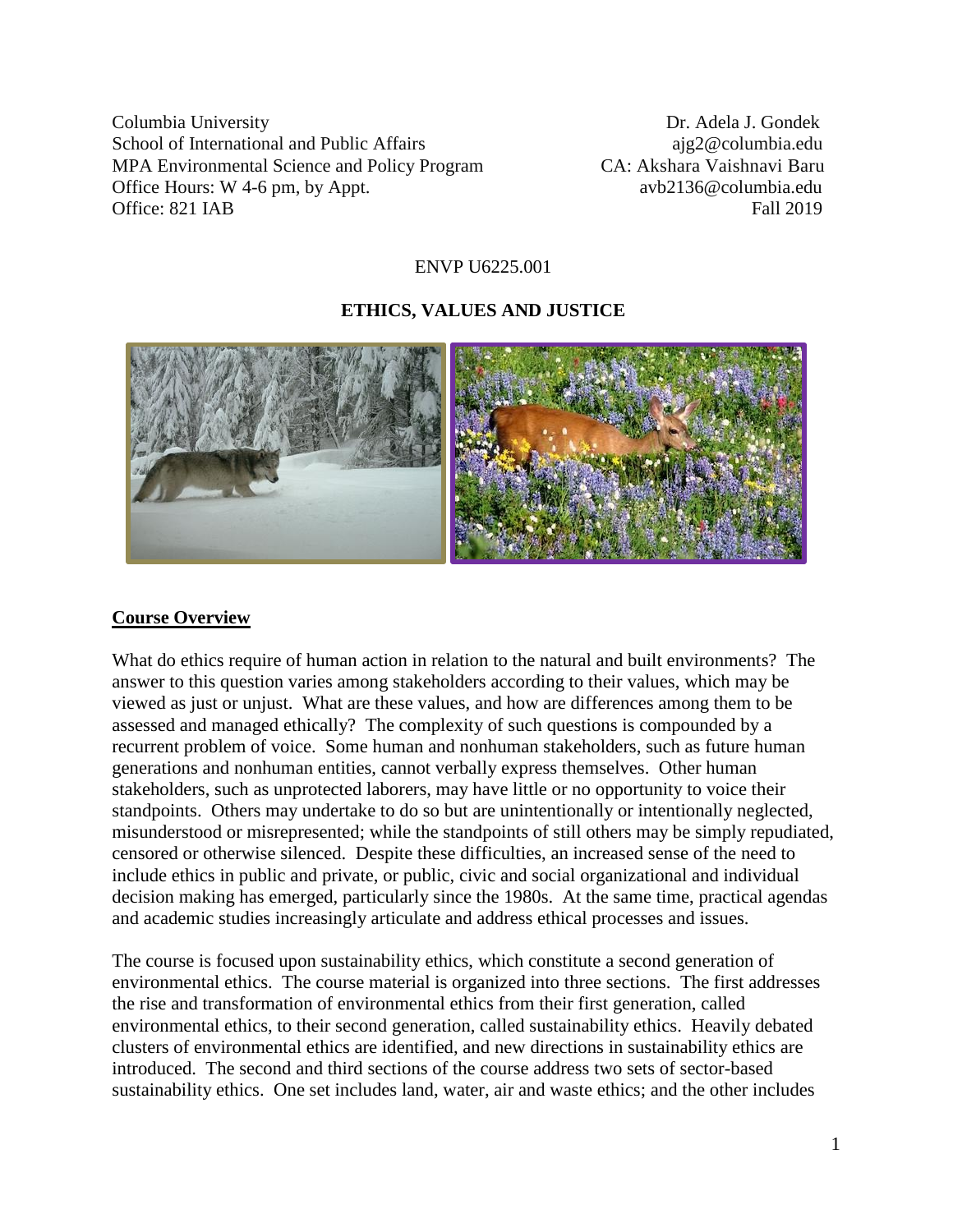energy, food, place, consumption and climate ethics. An overall movement from more abstract debates to more practical applications is discussed. Such applications typically involve the work of "watchdogs", or monitoring mechanisms, such as grassroots movements that promote local activism and even citizen brigades, established NGOs that create data-based indicators and undertake litigation, corporations and shareholders pursuing social responsibility, governmental institutions providing oversight and regulation, and both traditional and new forms of investigative media. Students will have the opportunity to conduct research on sustainability ethics in relation to an organization or sector they select.

Throughout the course, ethical practice is central to the overall discussion: how can we apply sustainability ethics, values and justice, and ensure their continued application? What kinds of initiatives, innovations and proposals can we design to bring individual and institutional goals into alignment with an array of relevant ethical standpoints, while reducing and negotiating conflicts among them? The aim is to equip decision makers with the understanding, vocabulary, conditions and models needed to generate and implement initiatives that meet the ethical requirements of sustainability.



## **Course Objectives**

Students are expected to learn how to evaluate and manage the competing ethical claims of stakeholders concerning social, economic and environmental benefits and harms. On completing the course, students should be able to:

- (1) identify and assess ethical problems concerning the biotic whole and its sectors;
- (2) decipher and understand ethics in statements, documents, arguments and outcomes;
- (3) create mechanisms for ethics training and monitoring in the practice of management;
- (4) recognize the distinct ethical challenges of wild nature and managed nature;
- (5) anticipate the distinct ethical challenges of urban and agrarian environments;
- (6) mediate competing basic needs of non-human and human nature;
- (7) design incentives or disincentives to influence, alter or enforce climate-related issues;
- (8) map conflict and corruption in local, regional, national, international and global arenas;
- (9) apply sustainability ethics to policy and project design, and in public discourse;
- (10) utilize cases and case histories to inform, improve and ground decision making.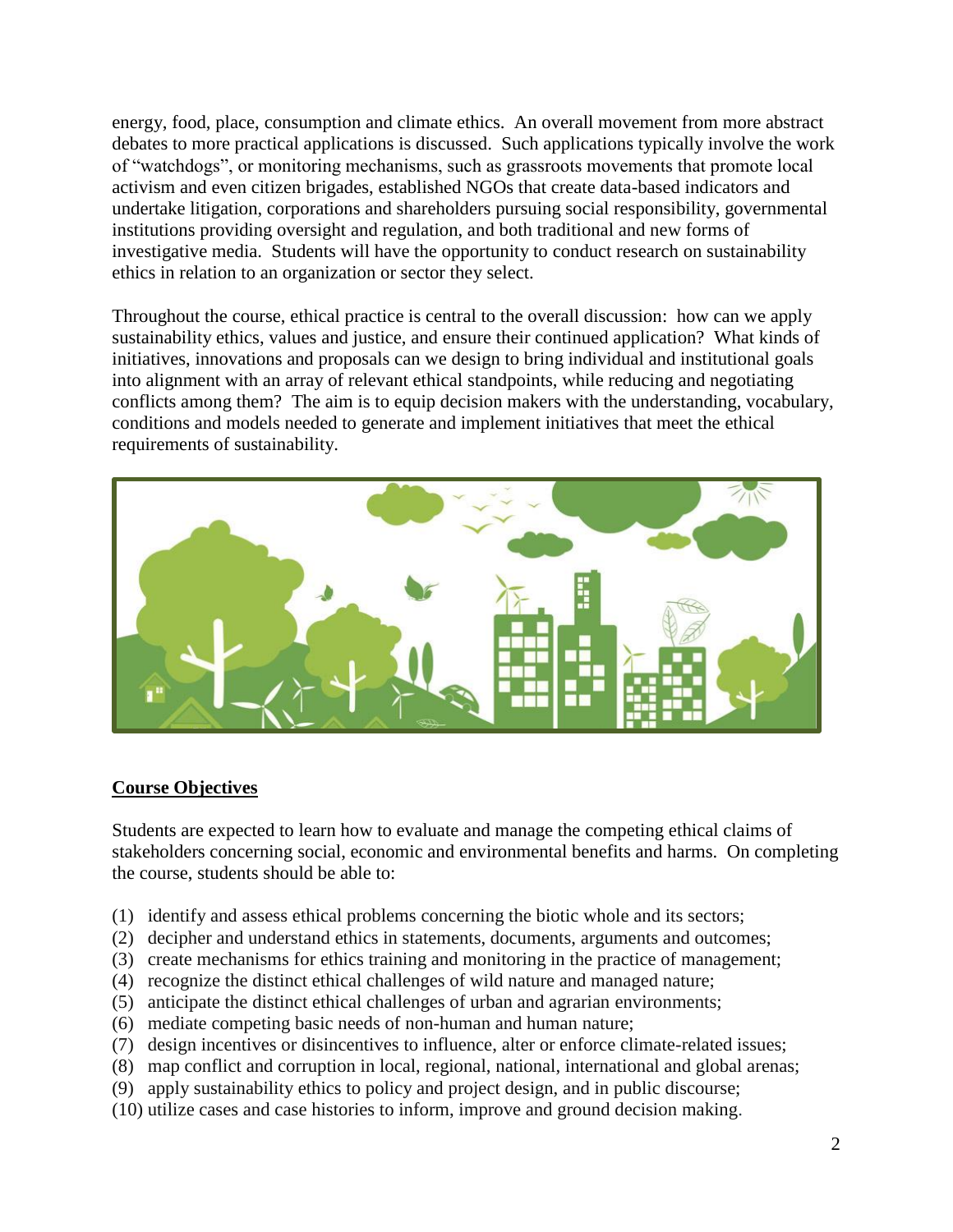## **Course Topics and Readings**

In advance of each class, students should become familiar with the materials posted in the Files section of our Canvas site, reading the 4 required articles. A relevant website is also provided weekly as a source of additional information and potential research. Occasionally, some background readings may be posted, and will be designated as optional. Note that the required readings have all been selected from different journals, with the purpose of demonstrating the wide range of cross-disciplinary inputs in the field of sustainability.

During each class session, the required readings will be discussed, and students will have the opportunity to express their thoughts on them.

## **Section I. The Rise and Transformation of Environmental Ethics**

## **Week 1. Human Ethics: Critical Limitations**

*September 5*

Thoreau, Henry David. "Economy." In *Walden: or, Life in the Woods.* Boston: Ticknor and Fields, 1854. Chapter 1.

Muir, John. "Hetch Hetchy Valley." In *The Yosemite*. New York: The Century Co., 1912. Chapter 16.

Leopold, Aldo. "The Land Ethic." In *A Sand County Almanac: And Sketches Here and There.*  New York: Oxford University Press, 1949. Part III.

Carson, Rachel. "And No Birds Sing." In *Silent Spring*. New York: Houghton Mifflin Harcourt, 1962. Chapter 8.

Website: United Nations Sustainable Development Goals <https://sustainabledevelopment.un.org/?menu=1300>

# **Week 2. Environmental Ethics: Deep Divides**

*September 12*

Gao, Shan. "Can Chinese Philosophy Embrace Wilderness?" *Environmental Ethics* 39, no. 2 (Summer 2017): 147-159.

Hourdequin, Marion, and David G. Havlick. "Restoration and Authenticity Revisited." *Environmental Ethics* 35, no. 1 (Spring 2013): 79-93.

Cordeiro-Rodrigues, Luis. "Understanding the Impact of the Animal Enterprise Terrorist Act (AETA) on Animal Advocacy." *Environmental Ethics* 39, no. 4 (Winter 2017): 355-375.

Tin, Tina. "From the Anthropocentric to the Abiotic: Environmental Ethics and Values in the Antarctic Wilderness." *Environmental Ethics* 39, no. 1 (Spring 2017): 57-74.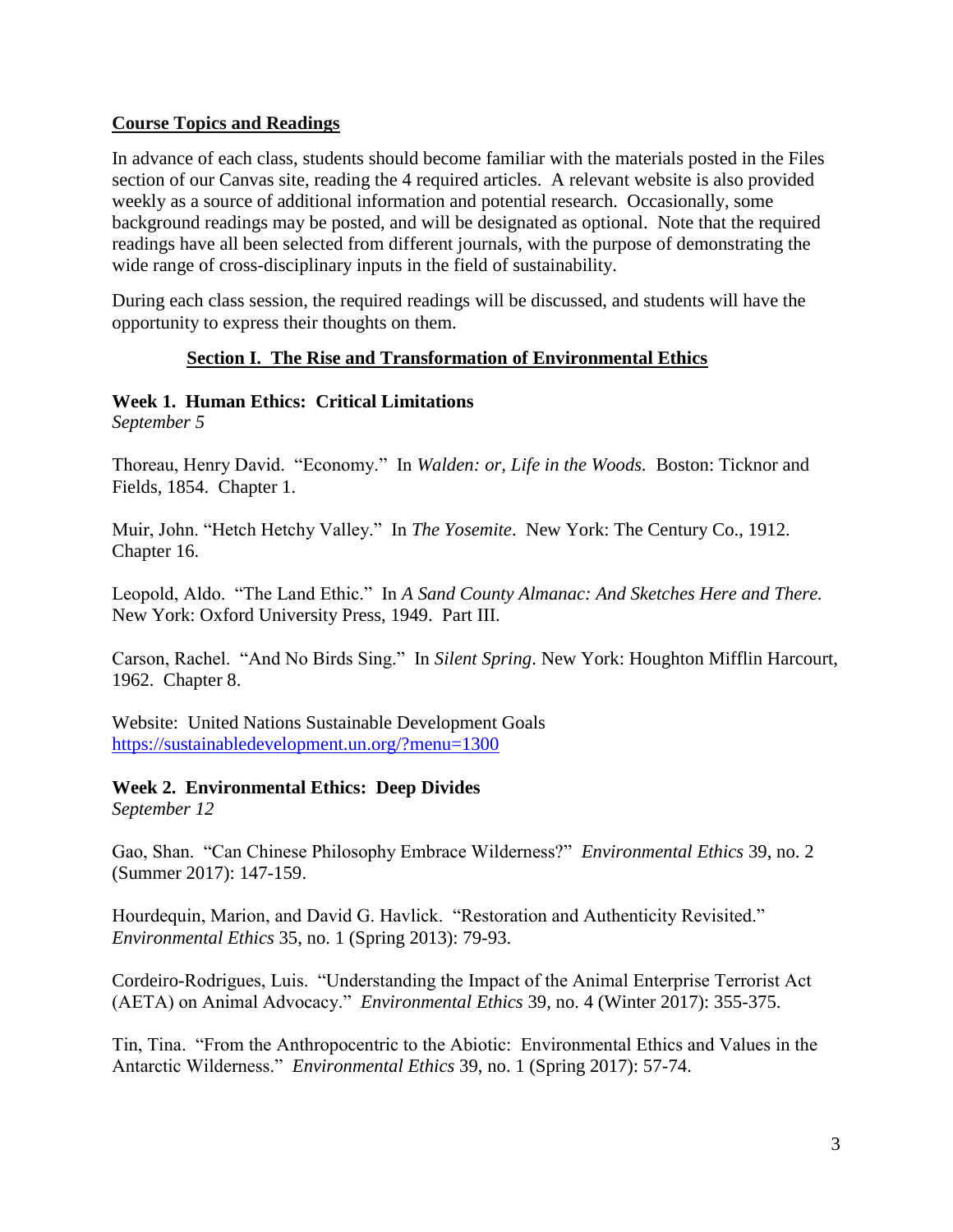Website: National Science Foundation – The Antarctic Treaty (December 1959) <https://www.nsf.gov/geo/opp/antarct/anttrty.jsp>

#### **Week 3. Earth Justice: Unaccountable Trade-offs**  *September 19*

Gordon, Gwendolyn J. "Environmental Personhood." *Columbia Journal of Environmental Law* 43, no. 1 (August 2018): 49-91.

Schuler, Douglas, Andreas Rasche, Dror Etzian, and Lisa Newton. "Corporate Sustainability Management and Environmental Ethics." *Business Ethics Quarterly* 27, no. 2 (April 2017): 213- 237.

Howell, Jordan P., Jennifer Kitsin, and David Clowney. "Environments Past: Nostalgia in Environmental Policy and Governance." *Environmental Values* 28, no. 3 (August 2019): 305- 323.

Temper, Leah, Dylan McGarry, and Lena Weber. "From Academic to Political Rigor: Insights from the 'Tarot' of Transgressive Research." *Ecological Economics* 164 (July 2019): 1-14. DOI.org/10.1016/j.ecolecon.2019.106379.

Website: Earth Charter Initiative – The Earth Charter <http://earthcharter.org/discover/the-earth-charter/>

# **Week 4. Biocultural Ethics: Exculpatory Narratives**

*September 26*

Neale, Timothy, Rodney Carter, Trent Nelson, and Mick Bourke. "Walking Together: A Decolonizing Experiment in Bushfire Management on Dja Dja Wurrung Country." *Cultural Geographies* 26, no. 3 (January 2019): 341-359.

Lecuyer, Lou, Rehema M. White, Birgit Schmook, Violaine Lemay, and Sophie Calme. "The Construction of Feelings of Justice in Environmental Management: An Empirical Study of Multiple Biodiversity Conflicts in Calakmul, Mexico." *Journal of Environmental Management* 213 (May 2018): 363-373.

French, Matthew, Abdul Popal, and Habib Rahim. "Institutionalizing Participatory Slum Upgrading: A Case Study of Urban Co-production from Afghanistan 2002-2016." *Environment and Urbanization* 31, no. 1 (April 2019): 209-230.

Ahmed, Khandaker Jafor, Shad Md Atiqul Haq, Francoise Bartiaux. "The Nexus between Extreme Weather Events, Sexual Violence, and Early Marriage: A Study of Vulnerable Populations in Bangladesh." *Population and Environment* 40, no. 3 (March 2019): 303-324.

Website: The World Happiness Report 2019 <https://worldhappiness.report/ed/2019/>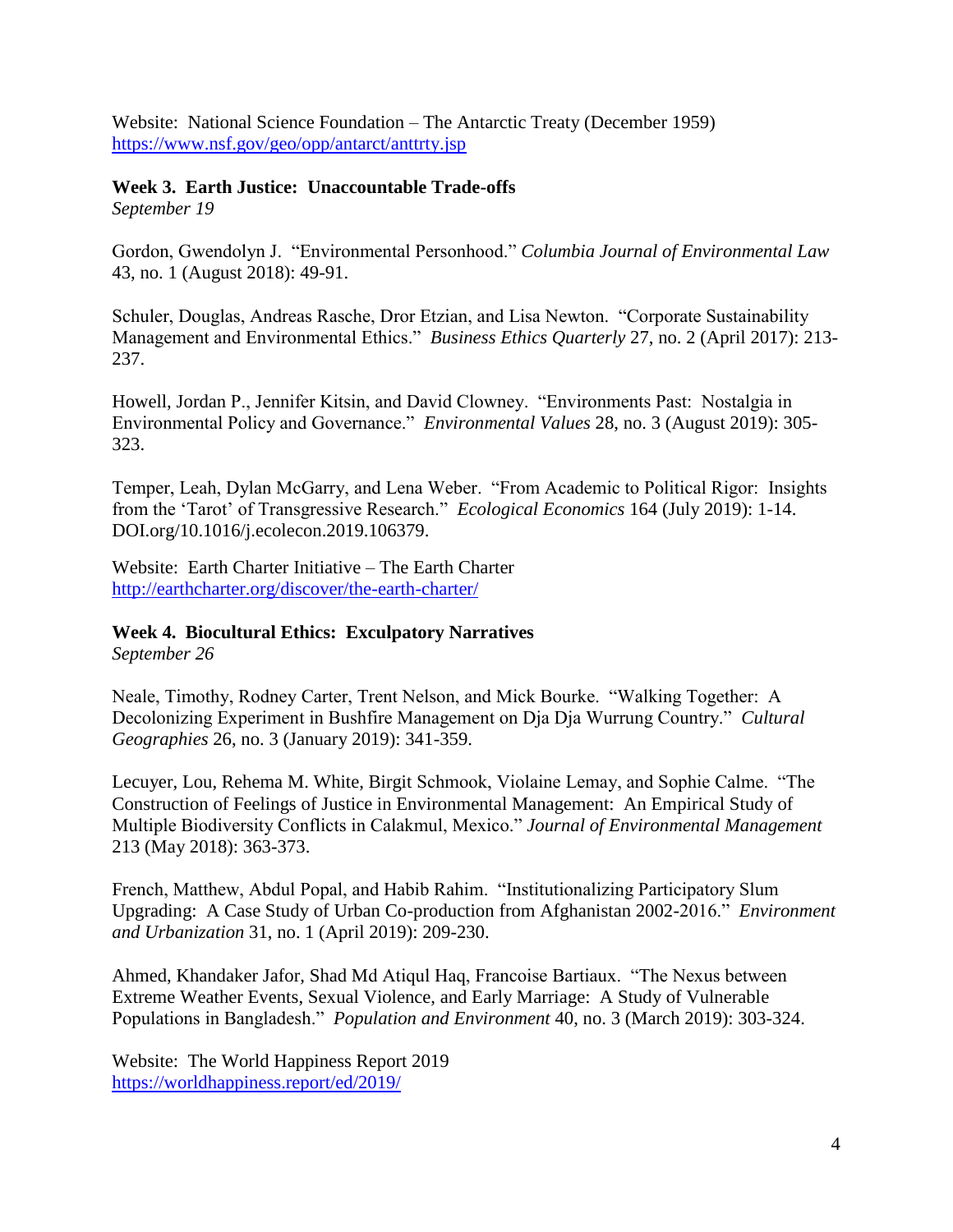## **Section II. Sector-Based Sustainability Ethics (A)**

## **Week 5. Land Ethics: Border Barriers**

*October 3*

Chapman, Mollie, Terre Satterfield, and Kai M. A. Chan. "When Value Conflicts are Barriers: Can Relational Values Help Explain Farmer Participation in Conservation Incentive Programs?" *Land Use Policy* 82 (March 2019): 464-475.

Biswas, Debashish, Emily S. Gurley, Shannon Rutherford, and Stephen P. Luby. "The Drivers and Impacts of Selling Soil for Brick Making in Bangladesh." *Environmental Management* 62, no. 4 (June 2018): 792-802.

Flomenhoft, Gary. "Historical and Empirical Basis for Communal Title in Minerals at the National Level: Does Ownership Matter for Human Development?" *Sustainability* 10, no. 6 (June 2018): 1-27. DOI:10.3390/su10061958.

Brubaker, Rogers. "Populism and Nationalism." *Nations and Nationalism: The Journal of the Association for the Study of Ethnicity and Nationalism* (April 2019): 1-23. DOI: 10.1111/nana.12522.

Website: United Nations Global Land Outlook – Regional Reports 2019 <https://knowledge.unccd.int/glo/global-land-outlook-regional-reports>

#### **Week 6. Water Ethics: Downstream Burdens**

*October 10*

Woelfle-Erskine, Cleo. "Beavers as Commoners? Invitations to River Restoration Work in a Beavery Mode." *Community Development Journal* 54, no. 1 (January 2019): 100-118.

Tiwale, Sachin, Maria Rusca, and Margaret Zwarteveen. "The Power of Pipes: Mapping Urban Water Inequities through the Material Properties of Networked Water Infrastructures - The Case of Lilongwe, Malawi." *Water Alternatives* 11, no. 2 (2018): 314-335.

Conker, Ahmet. "Understanding Turkish Water Nationalism and its Role in the Historical Hydraulic Development of Turkey." *Nationalities Papers: The Journal of Nationalism and Ethnicity* 46, no. 5 (June 2018): 877-891.

Baranyai, Gabor. "Transboundary Water Governance in the European Union: The (Unresolved) Allocation Question." *Water Policy: Official Journal of the World Water Council* 21, no. 3 (June 2019): 496-513.

Web Page: Water Integrity Network—Annual Report 2018 <https://www.waterintegritynetwork.net/annual-reports/>

**Week 7. Air Ethics: Invasive Irritants** *October 17*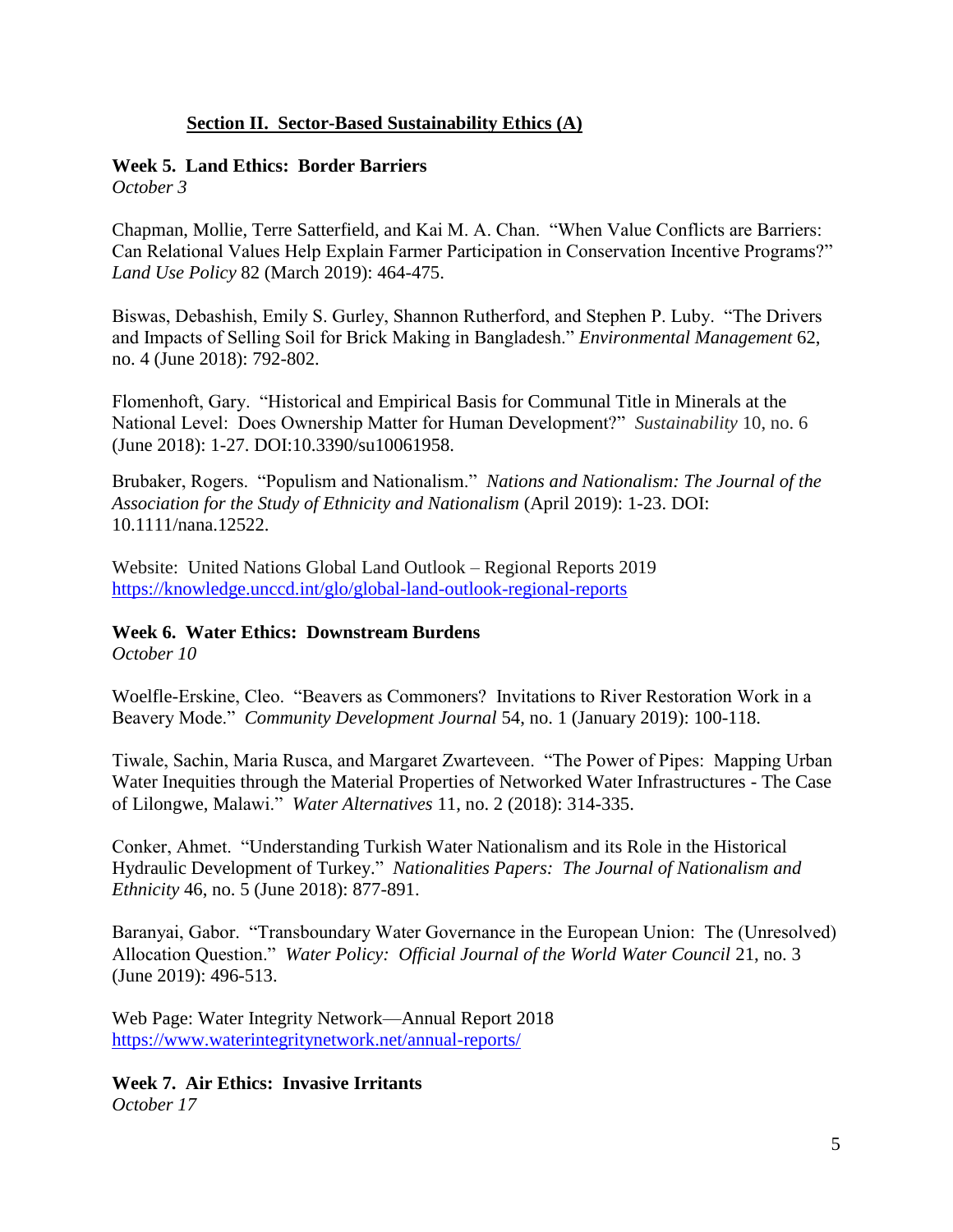Sorio-Lara, Julio A., Javier Tarrino-Ortiz, Paolo Bueno, Alejandro Ortega, and Jose M. Vassallo. "A Collaborative Appraisal Framework to Evaluate Transport Policies for Improving Air Quality in City Centers." *Cities* 92 (September 2019): 112-124.

Boso, Àlex, Alvaro Q. Hofflinger, Christian Oltra, Boris Alvarez, and Jaime Garrido."Public Support for Wood Smoke Mitigation Policies in South-Central Chile." *Air Quality, Atmosphere & Health* 11, no. 9 (November 2018): 1109-1119.

Cheshire, Lynda, Robin Fitzgerald, and Yan Liu. "Neighborhood Change and Neighbor Complaints: How Gentrification and Densification Influence the Prevalence of Problems between Neighbors." *Urban Studies* 56, no. 6 (May 2019): 1093-1112.

Li, Jing, Kaitlin Burroughs, Mirza Farzana Halima, Teresa L. Penbrooke, Erin Seekampa, and Jordan W. Smith. "Assessing Soundscape Preferences and the Impact of Specific Sounds on Outdoor Recreation Activities Using Qualitative Data Analysis and Immersive Virtual Environment Technology." *Journal of Outdoor Recreation and Tourism* 24 (2018): 66-73.

Website: The World Justice Project – Rule of Law Index 2019 [https://worldjusticeproject.org/our-work/publications/rule-law-index-reports/wjp-rule-law-index-](https://worldjusticeproject.org/our-work/publications/rule-law-index-reports/wjp-rule-law-index-2019)[2019](https://worldjusticeproject.org/our-work/publications/rule-law-index-reports/wjp-rule-law-index-2019)

## **Week 8. Waste Ethics: Prohibitive Residues**

*October 24*

Sasaki, Shunsuke, Kohei Watanabe, Niluh Widyaningsih, and Tetsuya Araki. "Collecting and Dealing of Recyclables in a Final Disposal Site and Surrounding Slum Residence. The Case of Bantar Gebang, Indonesia." *Journal of Material Cycles and Waste Management* 21, no. 2 (March 2019): 375-393.

Yukalong, Nachalida, Beverley Clarke, and Kirstin Ross. "Solid Waste Management Solutions for a Rapidly Urbanizing Area in Thailand: Recommendations Based on Stakeholder Input." *International Journal of Environmental Research and Public Health* 15 (June 2018): 1-23. DOI:10.3390/ijerph15071302.

Bradshaw, Carrie. "Waste Law and the Value of Food." *Journal of Environmental Law* 30, no. 2 (July 2018): 311 (1-18).

Inigo, Edurne A. and Vincent Blok. "Strengthening the Socio-ethical Foundations of the Circular Economy: Lessons from Responsible Research and Innovation." *Journal of Cleaner Production* 233 (October 2019): 280-291.

Website: U.S. Environmental Protection Agency – Toxics Release Inventory (TRI Program) <https://www.epa.gov/toxics-release-inventory-tri-program/tri-data-and-tools>

# **Section III. Sector-Based Sustainability Ethics (B)**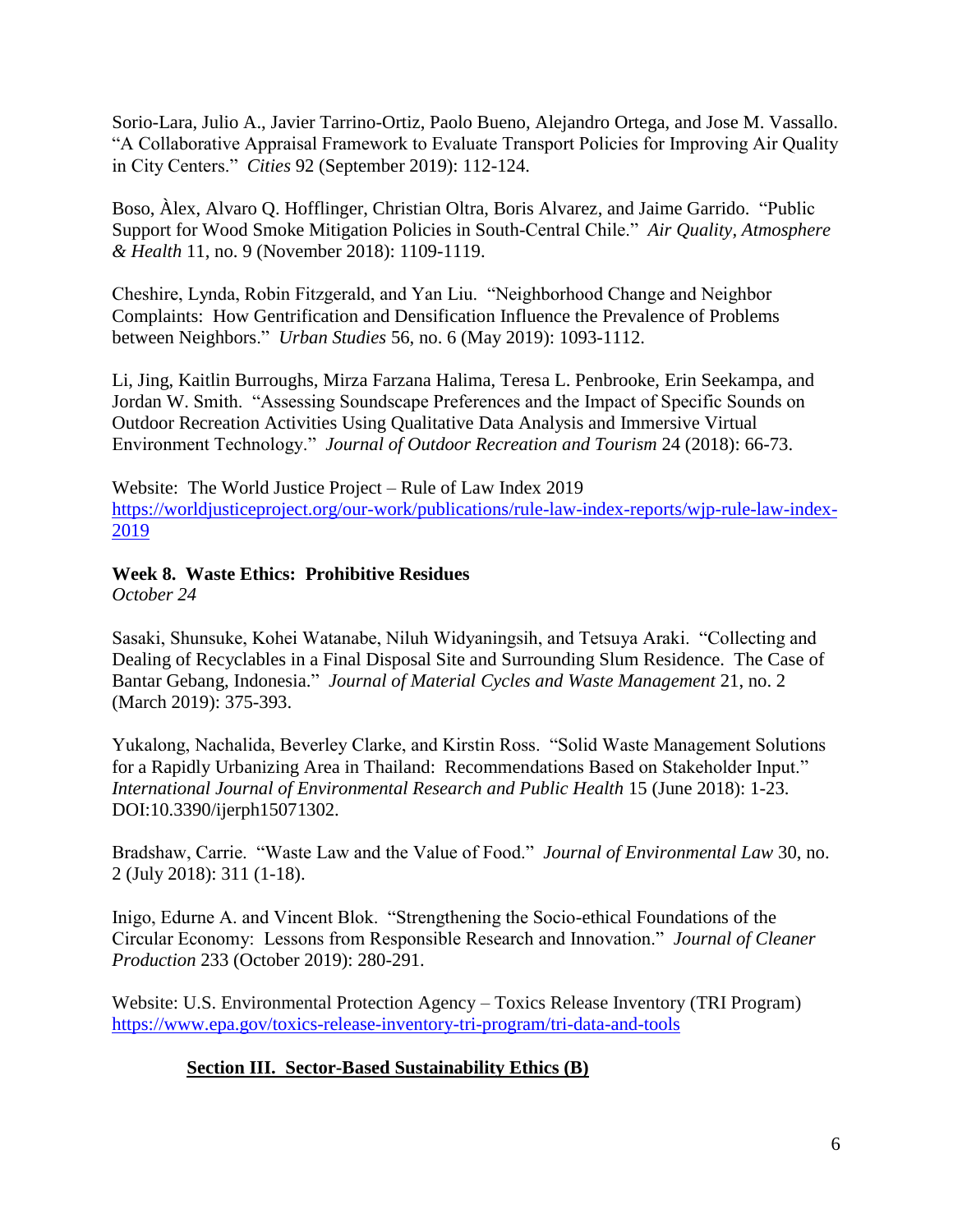## **Week 9. Energy Justice: Inadequate Transitions**

*October 31*

Blondiau, Yuliya, and Ammanuelle Reuter. "Why is the Grass Greener on the Other Side? Decision Modes and Location Choice by Wind Energy Investors." *Journal of Business Research* 102 (September 2019): 44-55.

Fraser, Timothy, and Andrew J. Chapman. "Social Equity Impacts in Japan's Mega-solar Siting Process." *Energy for Sustainable Development* 42 (February 2018): 136-151.

Narula, Rajneesh. "Multinational Firms and the Extractive Sectors in the 21<sup>st</sup> Century: Can They Drive Development?" *Journal of World Business* 53, no. 1 (January 2018): 85-91.

Harjanne, Atte, and Janne M. Korhonen. "Abandoning the Concept of Renewable Energy." *Energy Policy: The International Journal of the Political, Economic, Planning, Environmental and Social Aspects of Energy* 127 (April 2019): 330-340.

Website: The Extractive Industries Transparency Initiative – Progress Report 2019 <https://eiti.org/homepage>

## **Week 10. Food Justice: Insecure Provisions**

*November 7*

Soper, Rachel. "From Protecting Peasant Livelihoods to Essentializing Peasant Agriculture: Problematic Trends in Food Sovereignty Discourse." *The Journal of Peasant Studies* 46 (January 2019): 1-21. DOI:10.1080/03066150.2018.1543274.

Béné, Christophe, Peter Oosterveer, Lea Lamotte, Inge D. Brouwer, Stef de Haan, Steve D. Prager, Elise F. Talsma, and Colin K. Khoury. "When Food Systems Meet Sustainability – Current Narratives and Implications for Actions." *World Development* 113 (January 2019): 116- 130.

Cavallero, Eric. "Opportunity and Responsibility for Health." *The Journal of Ethics: An International Philosophical Review* (August 2019): 1-18. DOI.org/10.1007/s10892-019-09300-7.

Emmerman, Karen S. "What's Love Got to Do with It? An Ecofeminist Approach to Interanimal and Intra-cultural Conflicts of Interest." *Ethical Theory and Moral Practice* 22, no. 1 (February 2019): 77-91.

Web Page: Codex Alimentarius International Food Standards—UN Food and Agriculture **Organization** <http://www.fao.org/fao-who-codexalimentarius/about-codex/en/#c453333> <http://www.fao.org/fao-who-codexalimentarius/codex-texts/all-standards/en/>

**Week 11. Place Justice: Negligent Takeovers**  *November 14*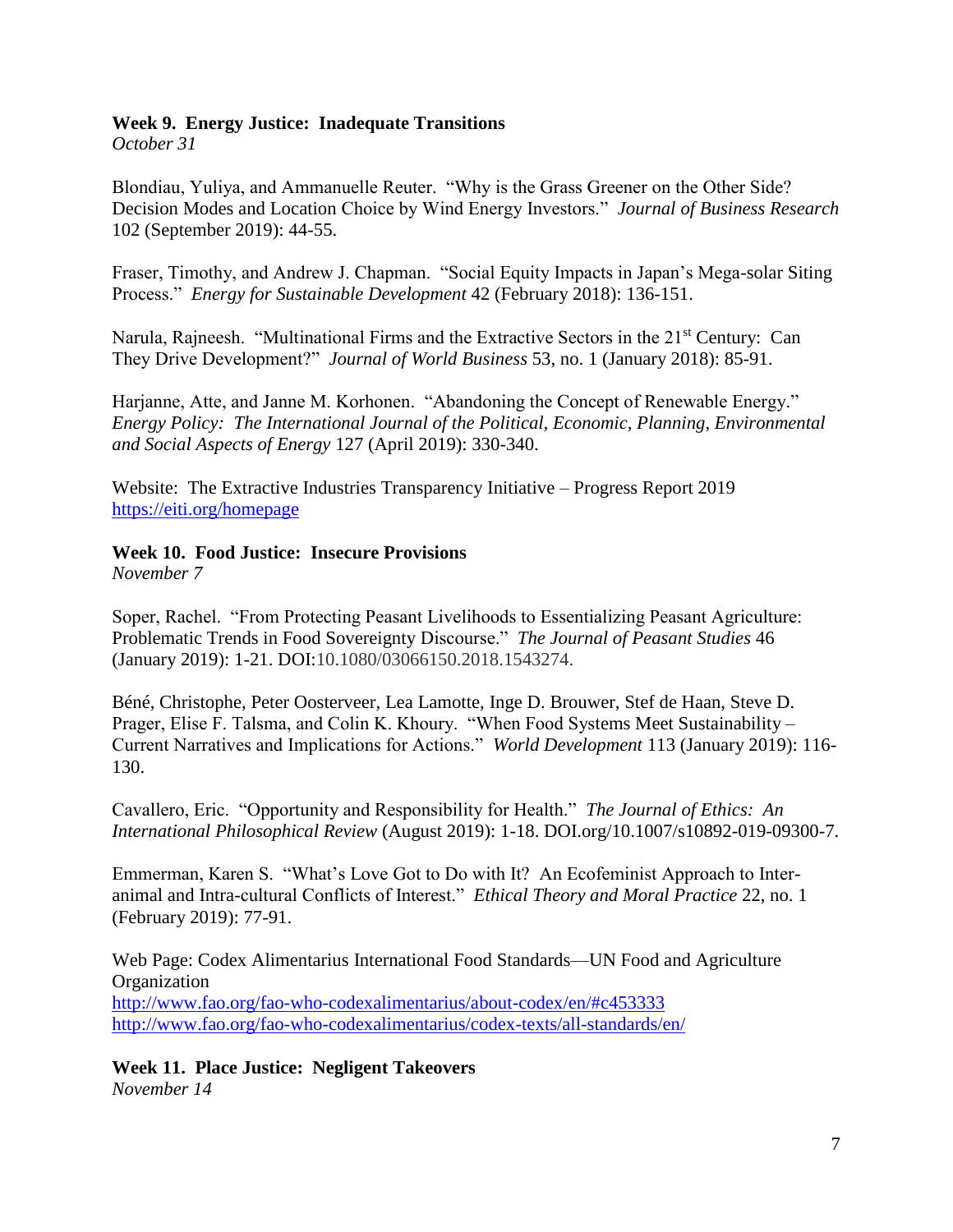Kuurne, Kalsa, and M. Victoria Gomez. "Feeling at Home in the Neighborhood: Belonging, the House and the Plaza in Helsinki and Madrid." *City & Community* 18, no. 1 (March 2019): 213- 237.

Tulier, Melody Esther, Carolina Reid, Mahasin S. Mujahid, Amani M. Allen. "'Clear Action Requires Clear Thinking': A Systematic Review of Gentrification and Health Research in the United States." *Health and Place* 59 (September 2019): 102173 (1-10).

van Meerbeke, Gabriel Ortiz and Bjørn Sletto. "'Graffiti Takes its Own Space': Negotiated Consent and the Positionings of Street Artists and Graffiti Writers in Bogota´." *City – Analysis of Urban Trends, Culture, Theory, Policy, Action* 23, no. 3 (August 2019): 366-387.

Dominic, Tara. "A New Statelessness? The Truman Doctrine, the Modern Latin American Mercenary, and the Economic Entrenchment of the Third World." *International Journal of Politics, Culture, and Society* 31 (2018): 1-14. DOI 10.1007/s10767-017-9262-x.

Website: Our Common Home – Encyclical, 2015 [http://w2.vatican.va/content/francesco/en/encyclicals/documents/papa](http://w2.vatican.va/content/francesco/en/encyclicals/documents/papa-francesco_20150524_enciclica-laudato-si.html)[francesco\\_20150524\\_enciclica-laudato-si.html](http://w2.vatican.va/content/francesco/en/encyclicals/documents/papa-francesco_20150524_enciclica-laudato-si.html)

### **Week 12. Accoutrement Justice: Excessive Acquisitions**

*November 21*

Diddi, Sonali, Ruoh-Nan Yan, Brittany Bloodhart, Vickie Bajtelsmit, Katie McShane. "Exploring Young Adult Consumers' Sustainable Clothing Consumption Intention-Behavior Gap: A Behavioral Reasoning Theory Perspective." *Sustainable Production and Consumption* 18 (April 2019): 200–209.

Tokatli, Nabahat. "Fashion, Functionality, and the Contemporary Consumer." *Journal of Consumer Culture* (May 2018): 1-21. DOI: 10.1177/1469540518773814.

Fournier, Susan, and Claudio Alvarez. "How Brands Acquire Cultural Meaning." *Journal of Consumer Psychology* 29, no. 3 (July 2019): 519-534.

Khalil, Elias L. "Wellbeing and Happiness." *The Journal of Value Inquiry* (December 2018): 1- 26. DOI.org/10.1007/s10790-018-9678-1.

Website: La Via Campesina, International Peasants Movement – Annual Report 2018 <https://viacampesina.org/en/la-via-campesina-2018-annual-report/>

**Week 13. Thanksgiving Holiday** *November 28*

**Week 14. Climate Justice: Unnatural Extinctions**  *December 5*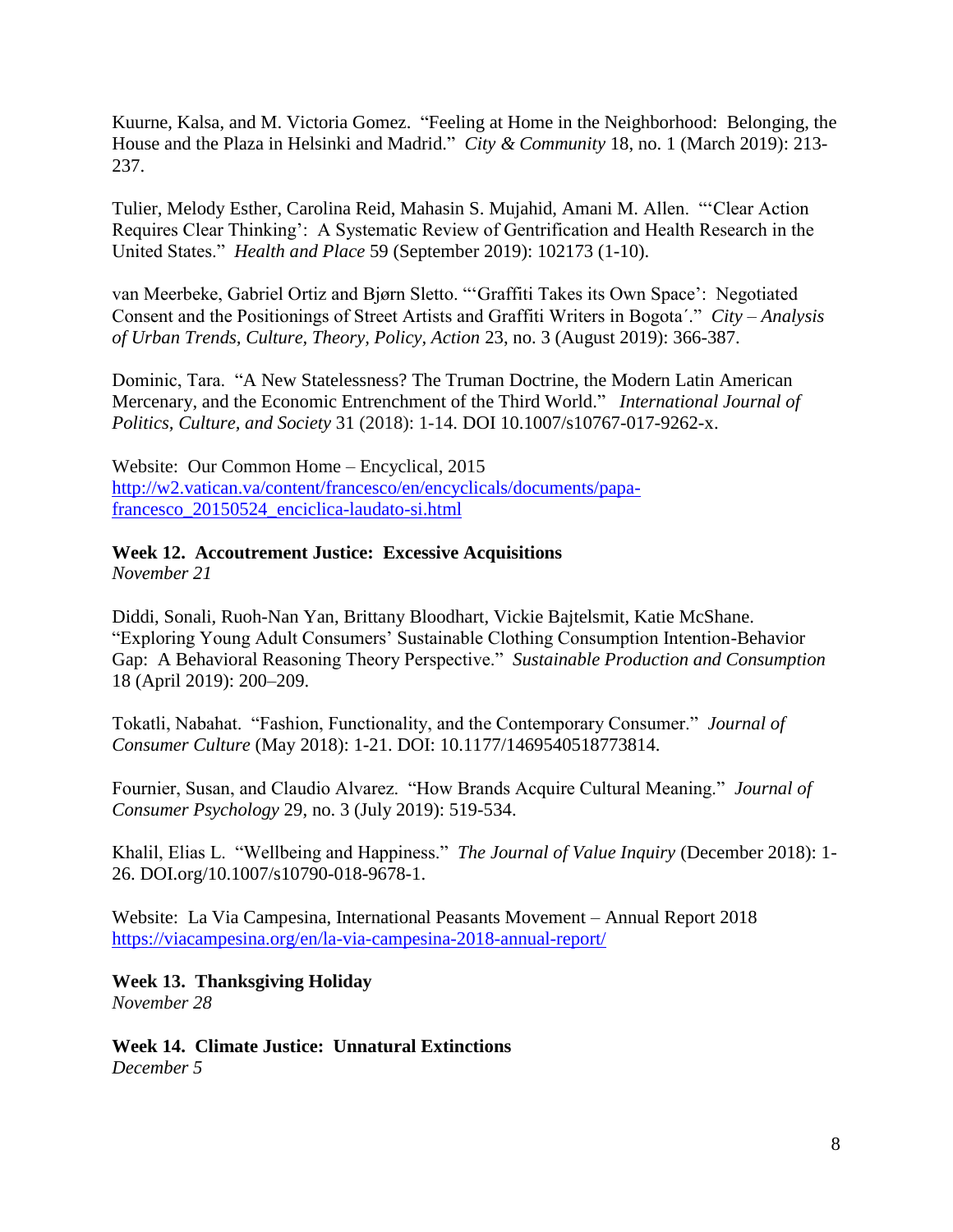Gardiner, Stephen M. "The Threat of Intergenerational Extortion: On the Temptation to become the Climate Mafia, Masquerading as an Intergenerational Robin Hood." *The Canadian Journal of Philosophy* 47, no. 2-3 (2017): 368-394.

Bouwer, Kim. "The Unsexy Future of Climate Change Litigation." *Journal of Environmental Law* 30, no. 3 (2018): 483 (1-21).

Illingworth, Sam, and Kirsten Jack. "Rhyme and Reason-using Poetry to Talk to Underserved Audiences about Environmental Change." *Climate Risk Management* 19 (January 2018): 120- 129.

Nerini, Francesco Fuso, Benjamin Sovacool , Nick Hughes, Laura Cozzi, Ellie Cosgrave, Mark Howells, Massimo Tavoni, Julia Tomei, Hisham Zerriffi, and Ben Milligan . "Connecting Climate Action with other Sustainable Development Goals." *Nature Sustainability – Perspective*  2 (August 2019): 674-680.

Website: Ethical Systems, Business Integrity through Research – Research Essay, Ethics Pays <https://www.ethicalsystems.org/content/ethics-pays>

# **Week 15. Term Paper Commentaries**

*December 12 [or sooner]*

## **Course Materials**

Required reading materials are indicated under weekly topics in the Files section of our Canvas site, typically as PDFs. To access a reading, simply click on the title in the Files section. You may also download it into your own computer.

In addition, for the purpose of review, PPTs used in class will be posted weekly in the Files section of our Canvas site.

## **Course Requirements and Grades**

Course requirements are listed below, together with their grade point values.

1. *Class Attendance:* Attendance will be given a maximum weight of *13%*. One grade point will be given for each attended class session. Attendance should be timely and regular. An absence is excused only with (a) prior e-mail notification for a critical documented purpose, or (b) emergency verification. Attendance should be professionally "attentive", or without distracting use of electronic or other equipment.

2. *Class Participation:* Participation will be given a maximum weight of *26%*. Two grade points will be given for active participation in each class session, including at least one significant contribution to class discussion in each of the three sections of the course. Active participation includes both (a) raising questions and offering comments connected meaningfully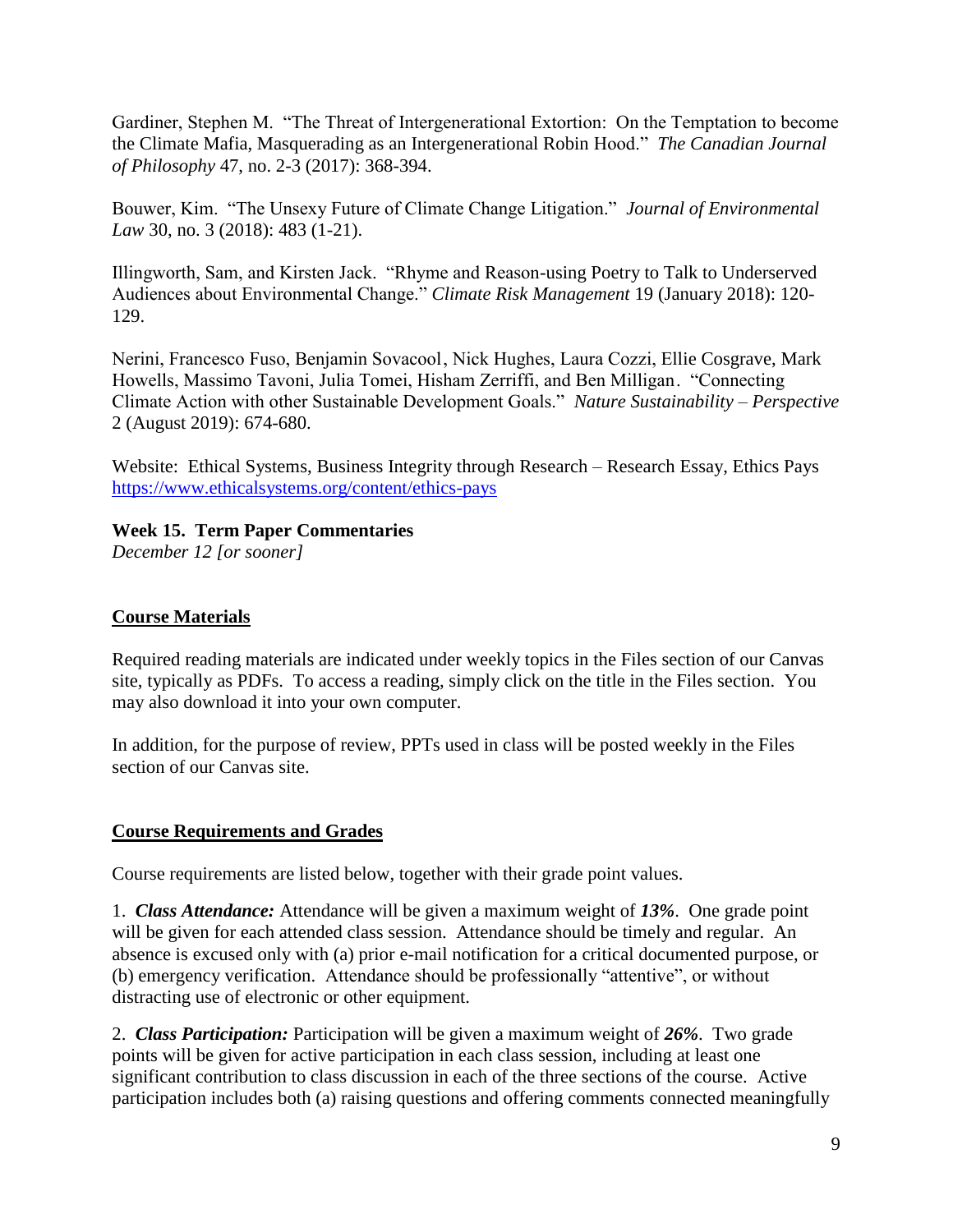to ongoing discussion; and (b) introducing readings by sharing highlights and considerations pertaining to them.

3. *Discussion Entries:* Discussion entries posted on our Canvas website in the Discussion section will be given a maximum weight of *26%*. A maximum of two grade points will be given for the timely preparation and posting of an informative, perceptive, coherent and cogent essaystyle statement pertinent to the reading material assigned for a class session. One such statement should be prepared in advance of each class session. The statement is due by Wednesday, 2 p.m. before the Thursday class to which it pertains. Students should consider the possibility of accomplishing their readings and posting their statements over the weekend prior to any class.

4. *A Paper:* A paper focusing on a specific, clearly framed case of innovation in or deviation from sustainability ethics in public, civic and private organizational activity will be given a maximum weight of 35%. The paper should explain why the relevant conduct or policy in the selected case is ethical or unethical, with reference to the sustainability ethics addressed in the course, or how the conduct or policy demonstrates "best practices" or "corrupt practices". A topic proposal and some preliminary research are components of the assignment to ensure focus and feasibility. The paper should be submitted both online and in paper copy by Friday, December 13, at 11:59 p.m. Informal commentaries on student papers will be scheduled for Thursday, December 12, during the usual class time framework.

Additional details regarding course requirements will be posted, as needed, in the Assignments section of our Canvas site.

Each student's points for all requirements (class attendance, class participation, discussion entries and the paper) will be totaled, and a class curve will be established. Final grades will be provided on a letter grade scale.

## **Statements of University Policy**

## **Academic Integrity Statement**

The School of International and Public Affairs does not tolerate cheating and/or plagiarism in any form. Students who violate the Academic Integrity guidelines or the Student Conduct and Community Standards will be subject to the Dean's Disciplinary Procedures. These rules can be viewed online at:

<http://studentconduct.columbia.edu/>

Please familiarize yourself with the proper methods of citation and attribution. Columbia provides some useful resources online, and you are strongly encouraged to familiarize yourself with these various styles before conducting your research: <http://library.columbia.edu/research/citation-management.html>

Violations of the Academic Integrity guidelines and the Student Conduct and Community Standards will be reported to the Associate Dean for Student and Alumni Affairs.